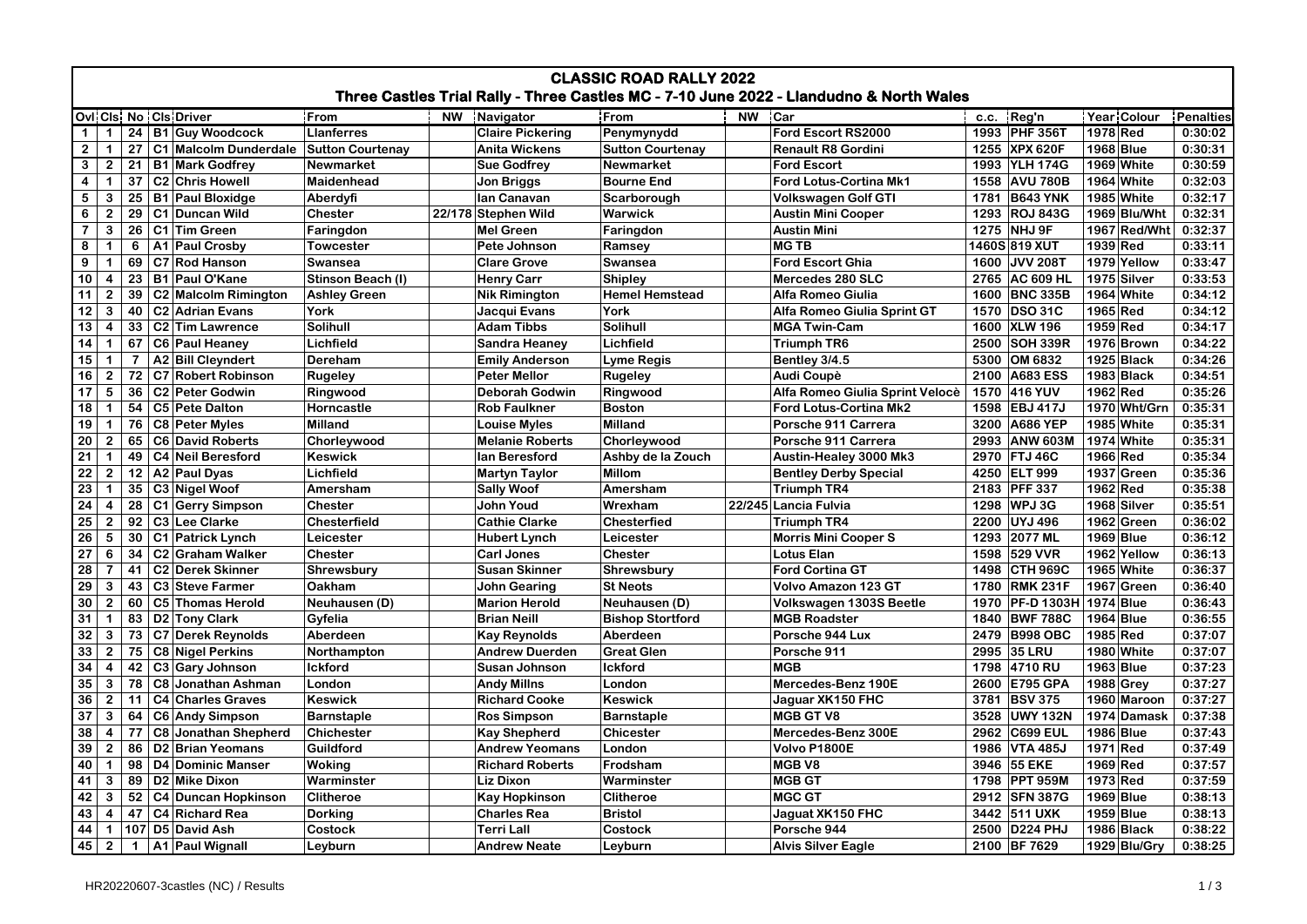| <b>CLASSIC ROAD RALLY 2022</b><br>Three Castles Trial Rally - Three Castles MC - 7-10 June 2022 - Llandudno & North Wales                   |                         |              |                                        |                                      |  |                                          |                                    |  |                                           |      |                                |                          |                    |
|---------------------------------------------------------------------------------------------------------------------------------------------|-------------------------|--------------|----------------------------------------|--------------------------------------|--|------------------------------------------|------------------------------------|--|-------------------------------------------|------|--------------------------------|--------------------------|--------------------|
| <b>Ovi Cis No Cis Driver</b><br><b>NW</b><br>Car<br>Year Colour<br>From<br><b>NW</b><br>From<br>c.c. Reg'n<br><b>Penalties</b><br>Navigator |                         |              |                                        |                                      |  |                                          |                                    |  |                                           |      |                                |                          |                    |
| 46                                                                                                                                          | $\overline{4}$          | 70           | C7 Rich Harrison                       | <b>Moreton in Marsh</b>              |  | 22/259 Peter Boyce                       | <b>Hawkinge</b>                    |  | 22/262 Volkswagen Golf GTI                |      | 1600 BNP 40W                   | 1980 Red                 | 0:38:26            |
| 47                                                                                                                                          | $5\phantom{.0}$         | 51           | C4 Anthony Cohen                       | Swindon                              |  | Julia Cohen                              | Swindon                            |  | <b>Triumph TR5</b>                        |      | 2498 VMT 839G                  | 1968 Red                 | 0:38:32            |
| 48                                                                                                                                          | ${\bf 5}$               | 44           | C <sub>3</sub> Jane Green              | <b>Dronfield</b>                     |  | <b>Nick Green</b>                        | <b>Dronfield</b>                   |  | <b>MGB GT</b>                             |      | 1950 XGC 820G                  | 1968 Blue                | 0:39:23            |
| 49                                                                                                                                          | 6                       | 18           | A3 Richard Watton                      | <b>Devizes</b>                       |  | <b>Peter Lawrence</b>                    | <b>Billingshurst</b>               |  | <b>Riley Kestrel 12/4 Saloon</b>          |      | 1475 EPK 44                    | 1936 Grn/Blk             | 0:39:59            |
| 50                                                                                                                                          | $\overline{7}$          | 45           | C3 Terry Powell                        | <b>Crewkerne</b>                     |  | <b>Janet Powell</b>                      | <b>Crewkerne</b>                   |  | <b>MGB GT</b>                             |      | 1950 CGT 187H                  | 1969 Green               | 0:40:06            |
| 51                                                                                                                                          |                         | 97           | D <sub>3</sub> James Holt              |                                      |  |                                          |                                    |  | Mercedes-Benz 280 SL                      |      | 2779 YNU 22F                   |                          |                    |
|                                                                                                                                             | $\mathbf{1}$<br>6       | 58           | C4 Peter Fletcher                      | Eccleshall                           |  | <b>Gill Holt</b>                         | <b>Stafford</b><br>Wrexham         |  |                                           |      | 3440 848 UYK                   | 1968 White<br>1954 Green | 0:40:06<br>0:40:22 |
| 52<br>53                                                                                                                                    |                         | 68           |                                        | Wrexham                              |  | Janet Fletcher<br><b>David Alexander</b> |                                    |  | Jaguar XK120 DHC<br><b>MGB GT V8</b>      |      | 3490 CEA 636N                  | 1977 White               | 0:40:23            |
| 54                                                                                                                                          | 4                       | 61           | C6 Doug Carmichael<br>D4 Andrew Taylor | Newcastle-u-Tyne<br><b>Sheffield</b> |  | <b>Lee Gordon</b>                        | <b>Morpeth</b><br><b>Dronfield</b> |  |                                           |      | 5300 MYS 959M                  | 1973 Blue                | 0:40:24            |
|                                                                                                                                             | $\bf 2$                 |              |                                        |                                      |  |                                          |                                    |  | Jaguar E-Type V12 Roadster<br><b>MGPB</b> |      |                                |                          |                    |
| 55<br>56                                                                                                                                    | 3                       | 4<br>63      | A1 Steve Robertson<br>C6 Geoff Insley  | <b>Taunton</b>                       |  | Julia Robertson                          | <b>Taunton</b>                     |  | <b>MGB GT V8</b>                          | 949  | <b>DPF 509</b><br>3500 VPK 19M | 1936 Red<br>1973 Black   | 0:40:25<br>0:40:30 |
|                                                                                                                                             | $\sqrt{5}$              | 87           |                                        | Kenilworth                           |  | Vanessa Wheeler                          | Kenilworth                         |  |                                           |      |                                |                          |                    |
| 57                                                                                                                                          | $\overline{\mathbf{4}}$ |              | D   Andy Hyass                         | Normanton le Heath                   |  | <b>Maxine Hvass</b>                      | <b>Normanton le Heath</b>          |  | <b>MGB</b>                                |      | 1800 ERE 128K                  | 1972 Blue                | 0:41:04            |
| 58                                                                                                                                          | $\overline{7}$          | 46           | C4 David Westaway                      | <b>Sheffield</b>                     |  | <b>Roger Smith</b>                       | <b>Sheffield</b>                   |  | <b>Austin-Healey 100M</b>                 |      | 2660 YSU 801                   | 1955 Red/Wht             | 0:41:04            |
| 59                                                                                                                                          | 3                       |              | 100 D4 Andrew Ogden                    | Simonstone                           |  | <b>Geoff Awde</b>                        | Preston                            |  | <b>Alfa Romeo GTV</b>                     |      | 1952 KNR 6L                    | 1972 Red                 | 0:41:07            |
| 60                                                                                                                                          | $\mathbf 1$             |              | 102 D1 Darren Bowler                   | London                               |  | <b>Greg Sadler</b>                       | Farnham                            |  | <b>MGA</b>                                |      | 1498 SLN 994                   | 1956 Red                 | 0:41:39            |
| 61                                                                                                                                          | $\overline{\mathbf{4}}$ | 19           | A1 Kevin Lee                           | Chertsey                             |  | <b>Annabel Jones</b>                     | Chertsey                           |  | <b>Frazer-Nash Boulogne Vitesse</b>       |      | 1498   PF 5387                 | 1926 Green               | 0:41:59            |
| 62                                                                                                                                          | 3                       | 14           | A2 Stephen Hardwick                    | Hove                                 |  | Samantha Hardwick   Hove                 |                                    |  | <b>Talbot BI 105 Special</b>              |      | 3000 DLP 574                   | 1937 Green               | 0:42:41            |
| 63                                                                                                                                          | 5                       | 88           | D <sub>2</sub> Colin Newbold           | <b>Aldwick</b>                       |  | <b>Mark Court</b>                        | <b>St Leonards</b>                 |  | Lotus Elan +2                             |      | 1594 ENL 597L                  | 1972 Blu/Slv             | 0:42:49            |
| 64                                                                                                                                          | $\mathbf{1}$            | 17           | A3 James Mann                          | Friston                              |  | <b>Katie Mann</b>                        | Friston                            |  | Lagonda M45                               |      | 4500 AXD 56                    | 1934 Green               | 0:43:05            |
| 65                                                                                                                                          | 3                       | 56           | C5 George Haxby                        | Grimsby                              |  | Mike Rands                               | Grimsby                            |  | <b>Ford Escort Mexico</b>                 |      | 1598 BWO 411K                  | 1971 White               | 0:43:25            |
| 66                                                                                                                                          | $\overline{2}$          |              | 108 D5 Karen Tuthill-Blouin            | Sunapee (USA)                        |  | <b>Scott Blouin</b>                      | Sunapee (USA)                      |  | <b>BMW 318i</b>                           |      | 1800 H12 BCH                   | 1990 Red                 | 0:43:31            |
| 67                                                                                                                                          | 6                       | 62           | C6 Steve Young                         | <b>Towcester</b>                     |  | <b>Deborah Woollard</b>                  | <b>Towcester</b>                   |  | Datsun 240Z                               |      | 2753 BRH 141K                  | 1972 Red                 | 0:43:33            |
| 68                                                                                                                                          | 5                       | 3            | A1 Stephen Owens                       | <b>Bradford</b>                      |  | <b>Collette Owens</b>                    | <b>Bradford</b>                    |  | Jaguar SS100                              |      | 2500 EGJ 413                   | 1937 Black               | 0:43:38            |
| 69                                                                                                                                          | 6                       | $\mathbf{2}$ | A1 Andy Johnson                        | Killinchy                            |  | Angus Johnson                            | Killinchy                          |  | Alfa Romeo GS Zagato                      |      | 1750 BGO 242                   | 1933 Red                 | 0:43:43            |
| 70                                                                                                                                          | $\overline{2}$          | 79           | D1 Chris Dixon                         | <b>Rowlands Castle</b>               |  | Jonathan Dixon                           | Stickepath                         |  | <b>Austin-Healey 100/4</b>                |      | 2660 NOW 621                   | 1955 Red                 | 0:44:54            |
| 71                                                                                                                                          | 8                       | 48           | C4 Malcolm Davies                      | Carmarthen                           |  | <b>Martin Davies</b>                     | Carmarthen                         |  | Jaguar XK150S DHC                         |      | 3781 983 AYK                   | 1960 Red                 | 0:46:18            |
| 72                                                                                                                                          | 3                       |              | 106 D5 Clive Moore                     | Weybridge                            |  | <b>Tony Read</b>                         | Weybridge                          |  | Porsche 944                               |      | 2479 B42 YBW                   | 1985 Red                 | 0:46:42            |
| 73                                                                                                                                          | $\overline{\mathbf{4}}$ |              | 105 D4 Jim Hacking                     | Chester                              |  | <b>Nigel Sayles</b>                      | Chester                            |  | BMW 323i Baür                             |      | 2300 PHX 501Y                  | 1983 Aqua                | 0:46:53            |
| 74                                                                                                                                          | $\overline{7}$          | 66           | C6 Lindsay Dawson                      | <b>Monmouth</b>                      |  | <b>Nick Dawson</b>                       | Monmouth                           |  | Datsun 260Z                               |      | 2600 GDW 260N                  | 1975 Red                 | 0:49:10            |
| 75                                                                                                                                          | $\overline{2}$          | 95           | D3 Geoff Hilton                        | Finchampstead                        |  | <b>Rex Sandbach</b>                      | Marlborough                        |  | <b>Austin-Healey 3000</b>                 |      | 2912 KYF 2D                    | 1966 Red                 | 0:50:59            |
| 76                                                                                                                                          | $\overline{7}$          | 5            | A1 Martin Neal                         | <b>Bognor Regis</b>                  |  | <b>Richard Dix</b>                       | Stockbridge                        |  | <b>MGTA</b>                               |      | 1250S HPD 348                  | 1938 White               | 0:51:03            |
| 77                                                                                                                                          | 9                       | 50           | C4 Jon Goodwin                         | Newcastle-u-Lyme                     |  | <b>Martin Hine</b>                       | Stoke-on-Trent                     |  | Jaguar E-Type Roadster                    |      | 4200 774 JON                   | 1967 Silver              | 0:52:36            |
| 78                                                                                                                                          | 8                       | 38           | C2 Terry Secker                        | <b>High Wycombe</b>                  |  | <b>Pip Secker</b>                        | <b>High Wycombe</b>                |  | Ford Lotus-Cortina Mk1                    | 1558 | <b>PRP 87D</b>                 | 1966 Wht/Grn             | 0:54:48            |
| 79                                                                                                                                          | 3                       | 94           | D3 Jeremy Helsby                       | <b>Motcombe</b>                      |  | <b>Tom Barry</b>                         | <b>Burford</b>                     |  | Austin-Healey 3000 Mk3                    |      | 3000 HKH 55C                   | 1965 Blu/Crm             | 0:54:51            |
| 80                                                                                                                                          | 8                       | 32           | C6 Rikki Proffitt                      | Rhuddlan                             |  | David Kirkham                            | <b>Ruislip</b>                     |  | Porsche 911                               |      | 2700 EUF 946L                  | 1972 White               | 0:56:35            |
| 81                                                                                                                                          | 4                       | 8            | A2 Andy Buchan                         | Aberdeen                             |  | <b>Roy Buchan</b>                        | Aberdeen                           |  | <b>Bentley 4.5 Litre</b>                  |      | 4500 YU 9689                   | 1928 Green               | 1:00:46            |
| 82                                                                                                                                          | 4                       | 91           | D3 Malcolm Ling                        | <b>Prees</b>                         |  | <b>Carolyn Ling</b>                      | Prees                              |  | <b>Triumph TR4</b>                        | 2200 | 1600 WK                        | 1962 Green               | 1:04:40            |
| 83                                                                                                                                          | $\overline{\mathbf{4}}$ | 53           | C5 Bronwyn Burrell                     | Milford-on-Sea                       |  | Suzanne Barker                           | Huby                               |  | <b>Austin Maxi</b>                        |      | 1750 MCE 7G                    | 1969 Blu/Wht             | 1:10:06            |
| 84                                                                                                                                          | 6                       | 85           | D2 Vincent Hoar                        | <b>Thames Ditton</b>                 |  | Laura Jackson                            | <b>Thames Ditton</b>               |  | <b>MGB GT</b>                             |      | 1800 XFH 888H                  | 1970 Red                 | 1:11:31            |
| 85                                                                                                                                          | $\overline{7}$          | 84           | D2 Nigel Griffiths                     | Northwich                            |  | Craig Griffiths                          | Northwich                          |  | <b>Austin Mini</b>                        |      | 1275 VUY 38G                   | 1969 Red/Wht             | 1:12:01            |
| 86                                                                                                                                          | $\mathbf{2}$            | 20           | A3 Bjørn Schage                        | Oslo (N)                             |  | <b>Anne Berit Schage</b>                 | Oslo (N)                           |  | Alvis 4.3L Short VDP Tourer               |      | 4387 A-30100                   | 1937 Blk/Slv             | 1:13:11            |
| 87                                                                                                                                          | $\mathbf{3}$            | 81           | D1 Richard Deeprose                    | Ludlow                               |  | <b>Chris Howell</b>                      | Leominster                         |  | Austin-Healey 100/6 BN4                   |      | 3000 HFO 143                   | 1957 Red/Wht 1:54:50     |                    |
| 88                                                                                                                                          | $\overline{\mathbf{4}}$ |              | 101 D4 Clive Evans                     | <b>Bantry</b>                        |  | <b>Chris Clark</b>                       | Leek                               |  | Porsche 914                               |      | 2000 FRA 661L                  | 1973 Orange              | 2:02:35            |
| 89                                                                                                                                          | 6                       | 31           | C1 Jeff Hooley                         | Nottingham                           |  | lan Hooley                               | Leicester                          |  | <b>Morris Mini Cooper S</b>               |      | 1293 KCK 910F                  | 1969 Red/Wht             | 2:02:39            |
| 90                                                                                                                                          | $5\phantom{.0}$         |              | 93   D3   Myles Woodward               | Bath                                 |  | <b>Jon Martin</b>                        | <b>Dyserth</b>                     |  | Triumph TR4                               |      | 2138 YRD 584C                  | 1964 Green               | 2:21:19            |